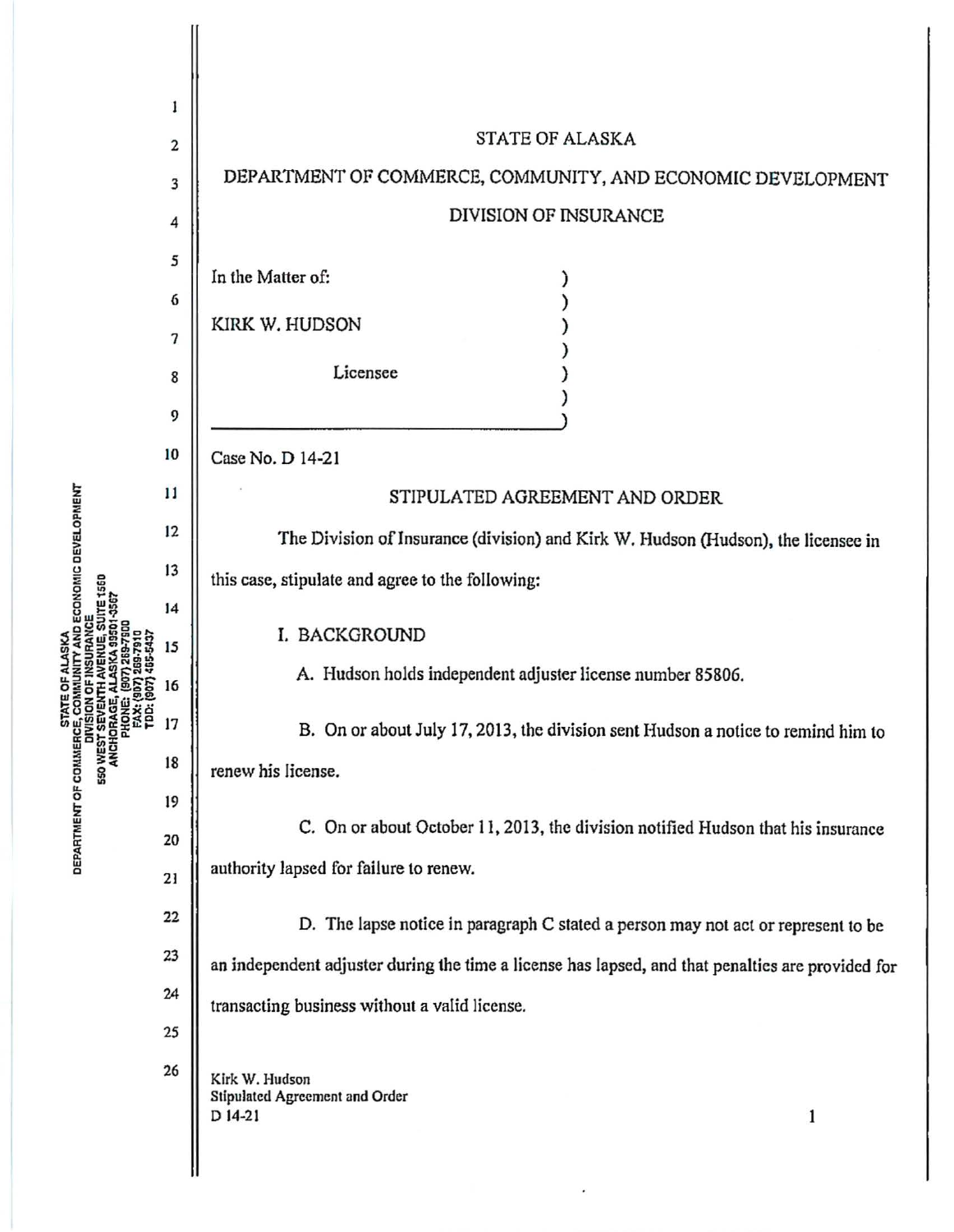2  $\parallel$  E. As part of the filing requirements to reinstate his license, Hudson provided a  $3 \parallel$  notarized statement to the division indicating whether Hudson continued to transact business  $\vert 4 \vert$  during the period in which Hudson was not appropriately licensed. The statement indicated 5 | that two policies were adjusted between October 11, 2013 and May 20, 2014 and that AIG 6 Claims, Inc. earned \$19,009.00 in compensation. These transactions subject Hudson to civil  $7 \parallel$  penalties under AS 21.27.440.

## II. TERMS OF AGREEMENT

10 1. Hudson agrees to pay a civil penalty under AS 21.27.440 in the amount of \$6, 769 .24 for the unlicensed activity that occurred between October 11, 2013 and May 20, 2014, with \$6,269.24 suspended. The unsuspended penalty of \$500.00 is payable at the time Hudson has been notified that the director has signed the order adopting this agreement.

2. In the event that Hudson violates Alaska insurance laws during the next two years, the suspended portion of the penalty referenced in paragraph one will be reinstated. Hudson also will be subject to any and all sanctions authorized by the insurance laws including imposition of additional penalties.

3. By signing this agreement, Hudson understands and agrees that any failure to comply *with* the conditions of this agreement will be grounds to revoke, suspend, or not renew independent adjuster license number 85806.

 $_{23}$  || 4. Hudson understands that this agreement is not binding on the parties unless and 24 | until the director signs the order adopting this agreement.

 $26$  Kirk W. Hudson Stipulated Agreement and Order  $D$  14-21 2

8

 $\mathbf{1}$ 

9

22

25